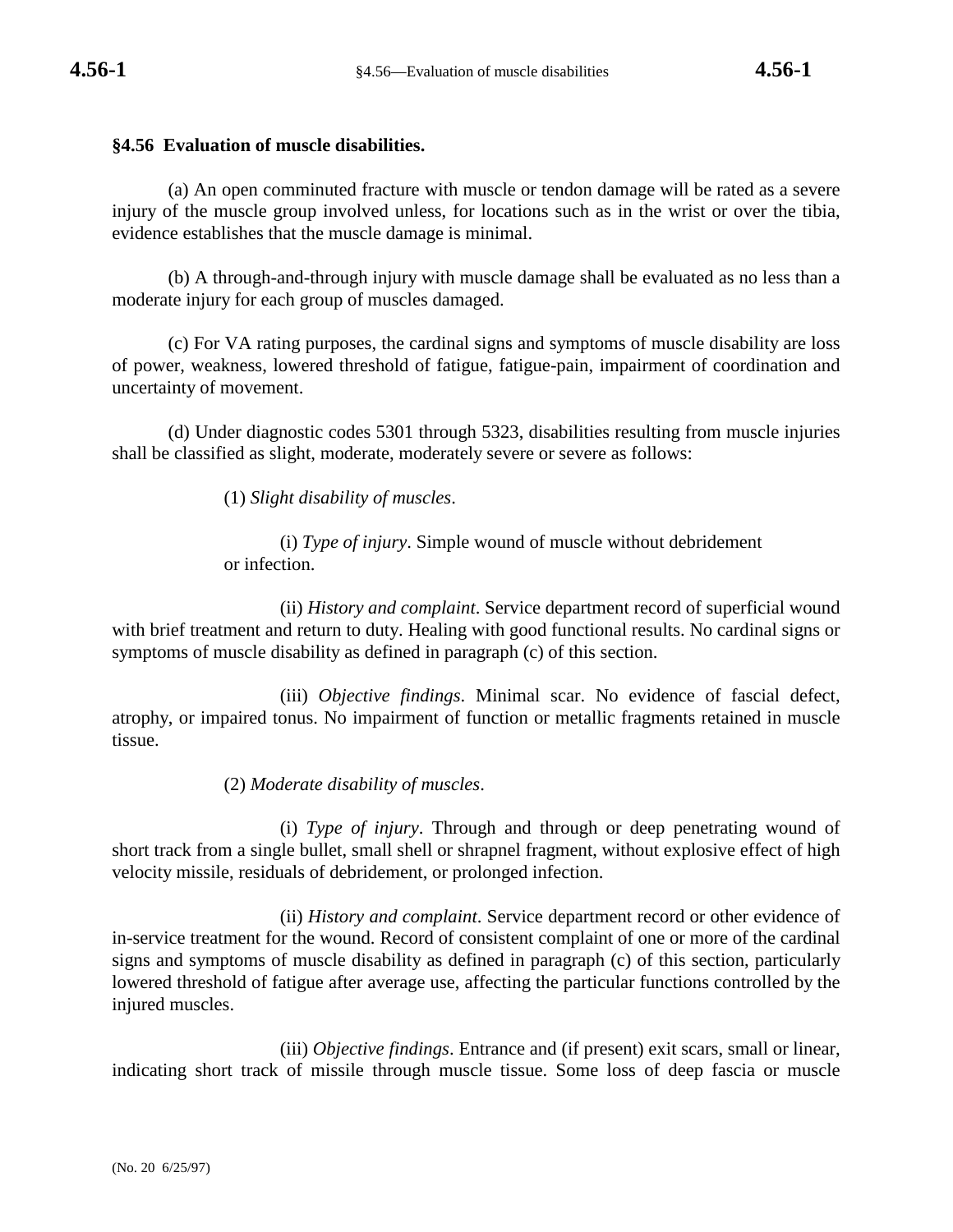substance or impairment of muscle tonus and loss of power or lowered threshold of fatigue when compared to the sound side.

## (3) *Moderately severe disability of muscles*.

(i) *Type of injury*. Through and through or deep penetrating wound by small high velocity missile or large low-velocity missile, with debridement, prolonged infection, or sloughing of soft parts, and intermuscular scarring.

(ii) *History and complaint*. Service department record or other evidence showing hospitalization for a prolonged period for treatment of wound. Record of consistent complaint of cardinal signs and symptoms of muscle disability as defined in paragraph (c) of this section and, if present, evidence of inability to keep up with work requirements.

(iii) *Objective findings*. Entrance and (if present) exit scars indicating track of missile through one or more muscle groups. Indications on palpation of loss of deep fascia, muscle substance, or normal firm resistance of muscles compared with sound side. Tests of strength and endurance compared with sound side demonstrate positive evidence of impairment.

## (4) *Severe disability of muscles*.

(i) *Type of injury*. Through and through or deep penetrating wound due to high-velocity missile, or large or multiple low velocity missiles, or with shattering bone fracture or open comminuted fracture with extensive debridement, prolonged infection, or sloughing of soft parts, intermuscular binding and scarring.

(ii) *History and complaint*. Service department record or other evidence showing hospitalization for a prolonged period for treatment of wound. Record of consistent complaint of cardinal signs and symptoms of muscle disability as defined in paragraph (c) of this section, worse than those shown for moderately severe muscle injuries, and, if present, evidence of inability to keep up with work requirements.

(iii) *Objective findings*. Ragged, depressed and adherent scars indicating wide damage to muscle groups in missile track. Palpation shows loss of deep fascia or muscle substance, or soft flabby muscles in wound area. Muscles swell and harden abnormally in contraction. Tests of strength, endurance, or coordinated movements compared with the corresponding muscles of the uninjured side indicate severe impairment of function. If present, the following are also signs of severe muscle disability:

> (A) X-ray evidence of minute multiple scattered foreign bodies indicating intermuscular trauma and explosive effect of the missile.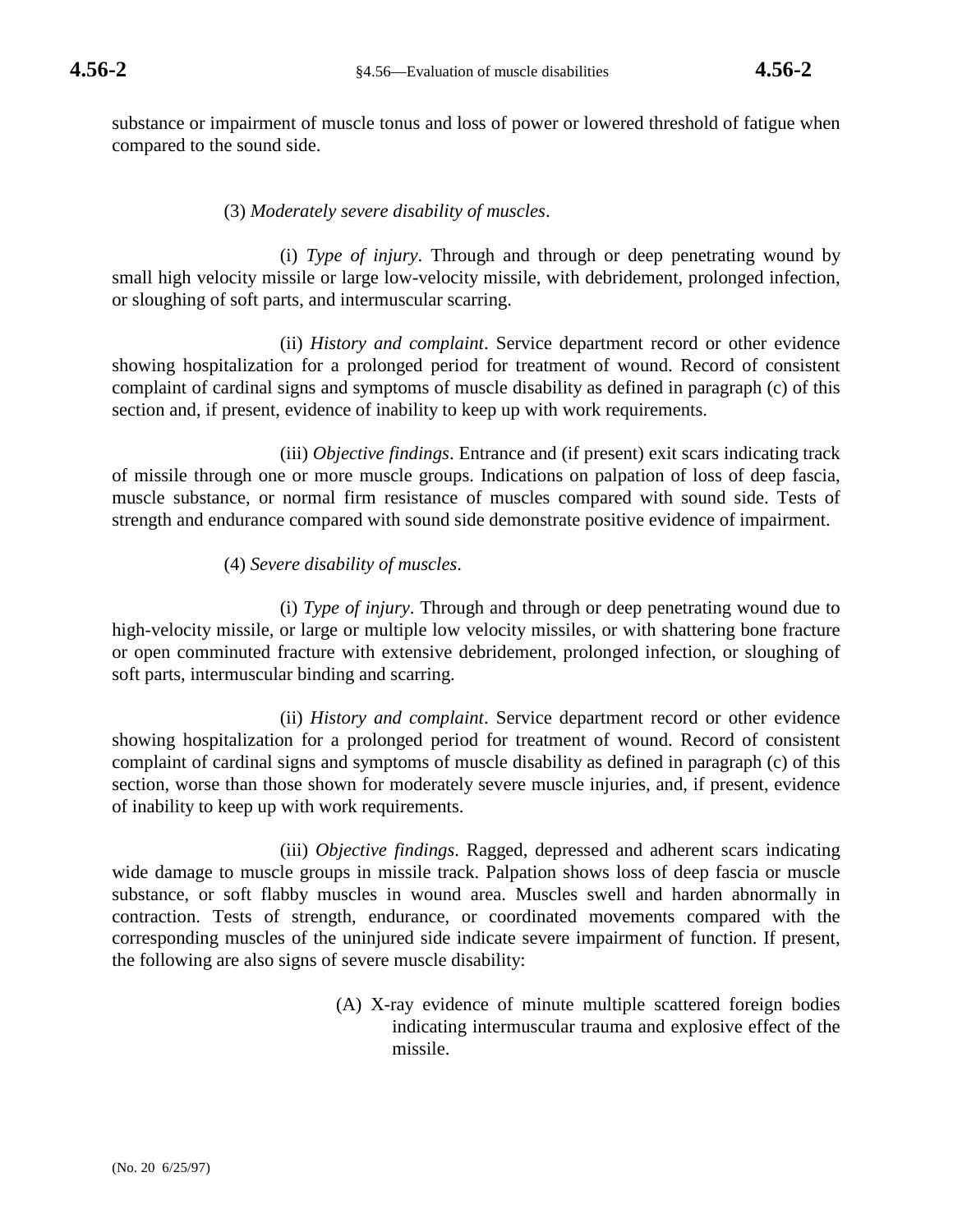- (B) Adhesion of scar to one of the long bones, scapula, pelvic bones, sacrum or vertebrae, with epithelial sealing over the bone rather than true skin covering in an area where bone is normally protected by muscle.
- (C) Diminished muscle excitability to pulsed electrical current in electrodiagnostic tests.
- (D) Visible or measurable atrophy.
- (E) Adaptive contraction of an opposing group of muscles.
- (F) Atrophy of muscle groups not in the track of the missile, particularly of the trapezius and serratus in wounds of the shoulder girdle.
- (G) Induration or atrophy of an entire muscle following simple piercing by a projectile. (Authority: 38 U.S.C. 1155)

[29 FR 6718, May 22, 1964, as amended at 43 FR 45349, Oct. 2, 1978; 62 FR 30238, June 3, 1997]

## **Supplement** *Highlights* **reference**: 20(1)